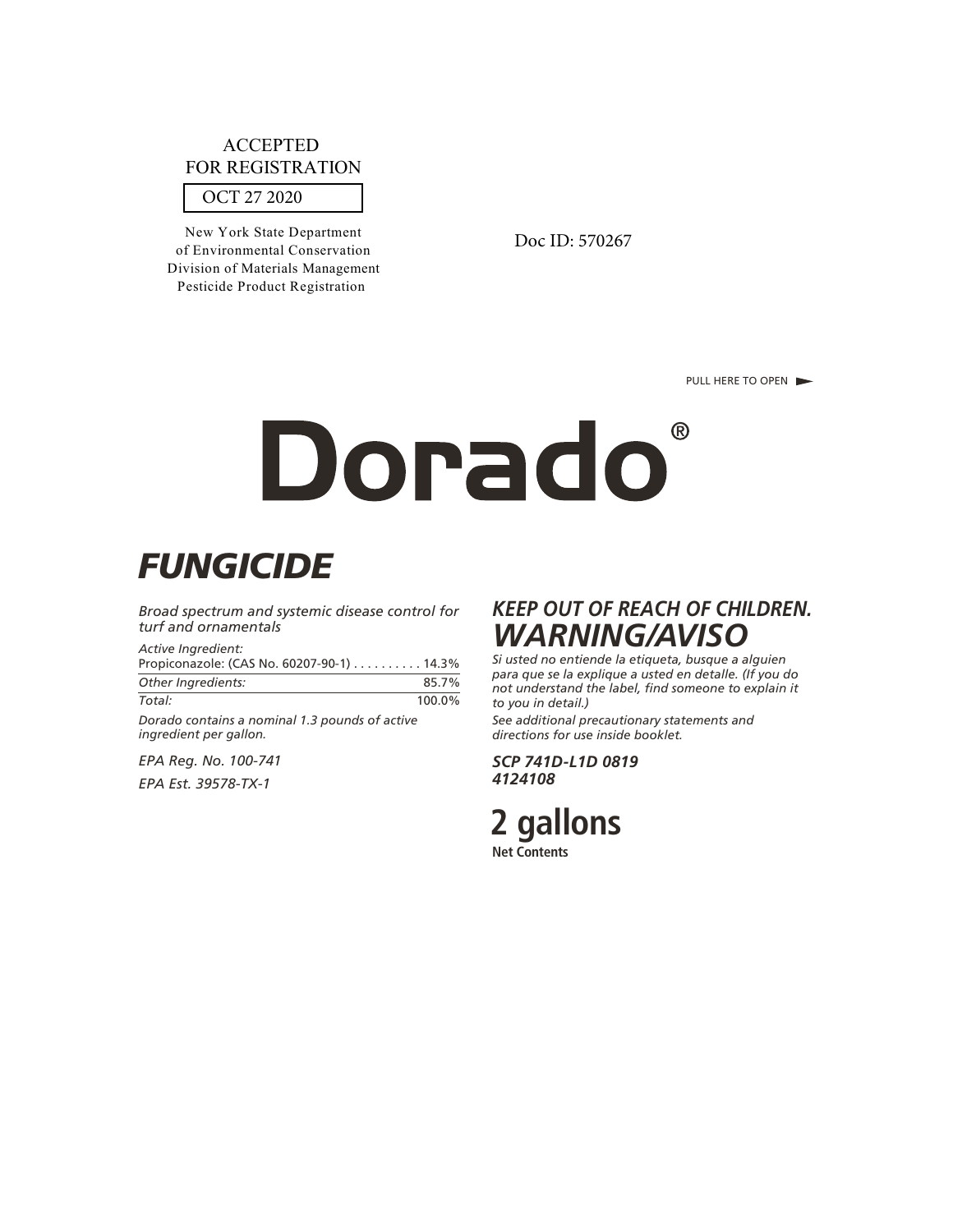| <b>FIRST AID</b>                                                                                                                                                             |                                                                                                                                                                                                                                                                                            |  |  |  |
|------------------------------------------------------------------------------------------------------------------------------------------------------------------------------|--------------------------------------------------------------------------------------------------------------------------------------------------------------------------------------------------------------------------------------------------------------------------------------------|--|--|--|
| If in eyes                                                                                                                                                                   | • Hold eye open and rinse slowly and gently with water for 15-20 minutes.<br>• Remove contact lenses, if present, after the first 5 minutes, then continue rinsing eye.<br>• Call a poison control center or doctor for treatment advice.                                                  |  |  |  |
| If on skin or<br>clothing                                                                                                                                                    | • Take off contaminated clothing.<br>• Rinse skin immediately with plenty of water for 15-20 minutes.<br>• Call a poison control center or doctor for treatment advice.                                                                                                                    |  |  |  |
| If swallowed                                                                                                                                                                 | • Call a poison control center or doctor immediately for treatment advice.<br>• Have person sip a glass of water if able to swallow.<br>. Do not induce vomiting unless told to do so by the poison control center or doctor.<br>• Do not give anything by mouth to an unconscious person. |  |  |  |
| If inhaled                                                                                                                                                                   | • Move person to fresh air.<br>. If person is not breathing, call 911 or an ambulance, then give artificial respiration, preferably<br>by mouth-to-mouth, if possible.<br>• Call a poison control center or doctor for further treatment advice.                                           |  |  |  |
| <b>NOTE TO PHYSICIAN</b><br>If ingested, induce emesis or lavage stomach. Treat symptomatically.                                                                             |                                                                                                                                                                                                                                                                                            |  |  |  |
| Have the product container or label with you when calling a poison control center or doctor, or going for<br>treatment.                                                      |                                                                                                                                                                                                                                                                                            |  |  |  |
| <b>HOT LINE NUMBER</b><br>For 24-Hour Medical Emergency Assistance (Human or Animal) or<br>Chemical Emergency Assistance (Spill, Leak, Fire, or Accident),<br>1-800-888-8372 |                                                                                                                                                                                                                                                                                            |  |  |  |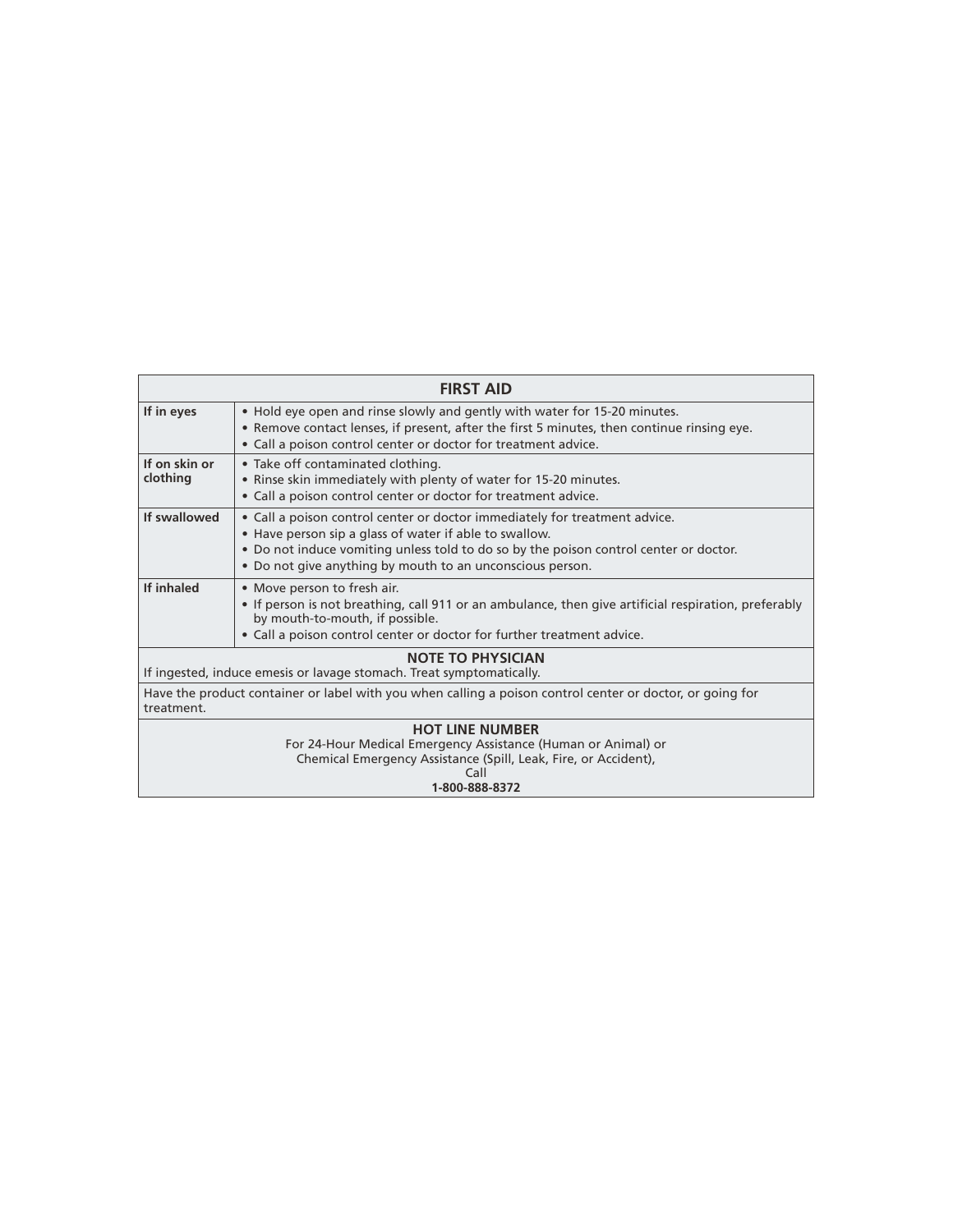#### **PRECAUTIONARY STATEMENTS**

#### **Hazards to Humans and Domestic Animals**

#### **WARNING/AVISO**

Causes substantial, but temporary eye injury. Do not get in eyes or on clothing. Harmful if swallowed, inhaled, or absorbed through the skin. Avoid contact with eyes, skin or clothing. Avoid breathing vapor or spray mist. Wash thoroughly with soap and water after handling and before eating, drinking, chewing gum, using tobacco or using the toilet. Remove and wash contaminated clothing before reuse.

#### **Personal Protective Equipment (PPE)**

Applicators and other handlers must wear:

- Long-sleeved shirt and long pants
- Chemical-resistant gloves, including: barrier laminate, butyl rubber, nitrile rubber, neoprene rubber, polyvinyl chloride (PVC), or Viton®
- Shoes plus socks
- Protective eyewear

Do not reuse them. Follow manufacturer's instructions for cleaning/maintaining PPE. If no such instructions for washables exist, use detergent and hot water. Keep and wash PPE separately from other laundry.

#### **Engineering Control Statements**

When handlers use closed systems or enclosed cabs in a manner that meets the requirements listed in the Worker Protection Standard (WPS) for agricultural pesticides [40 CFR 170.240(d)(4-6)], the handler PPE requirements may be reduced or modified as specified in the WPS.

#### **User Safety Recommendations**

**Users should:**

- Remove clothing immediately if pesticide gets inside. Then wash thoroughly and put on clean clothing.
- Users should remove PPE immediately after handling this product. Wash the outside of gloves before removing. As soon as possible, wash thoroughly and change into clean clothing.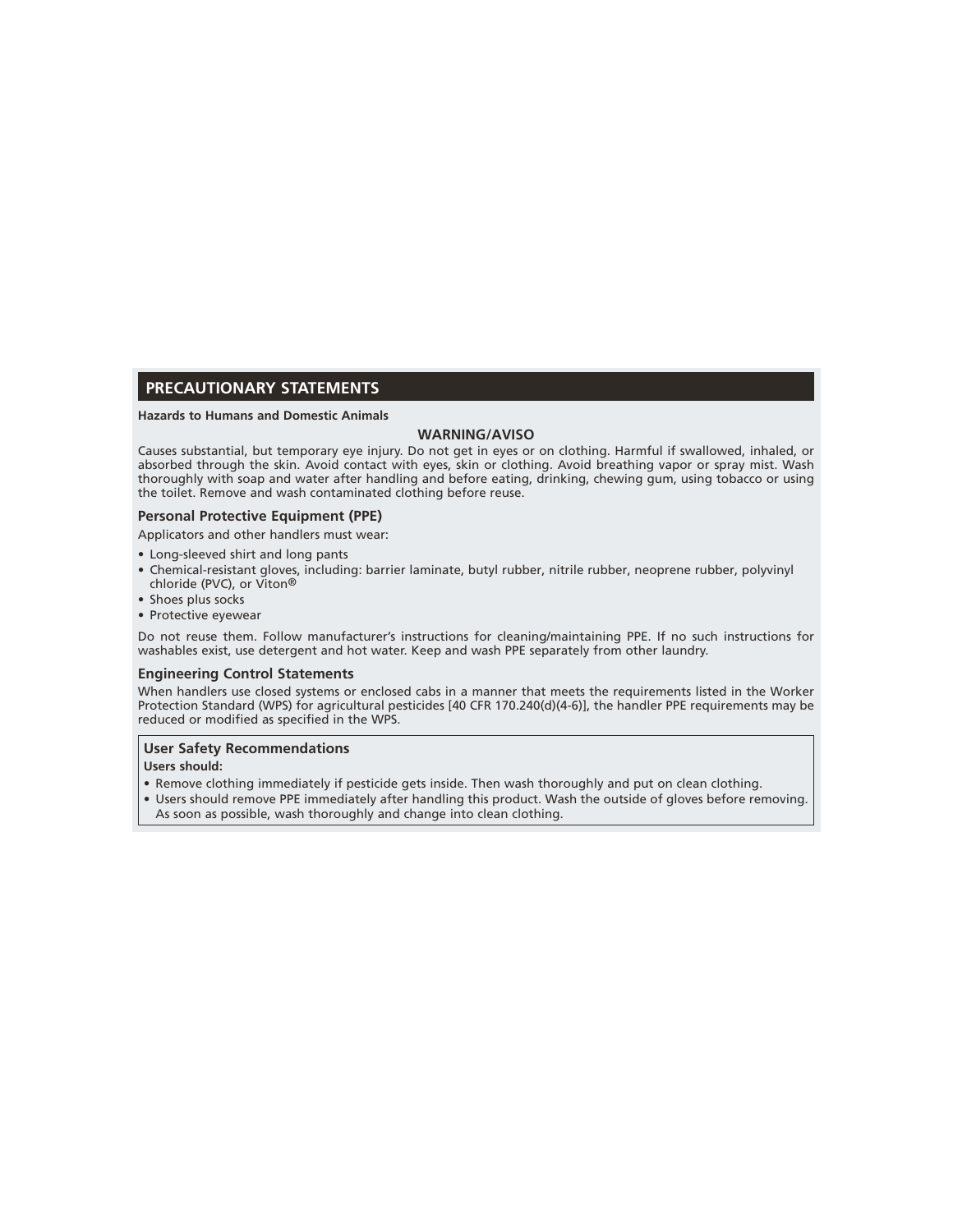#### **Environmental Hazards**

This pesticide is toxic to fish. Do not apply directly to water, to areas where surface water is present, or to intertidal areas below the mean high water mark. Do not contaminate water when disposing of equipment washwater or rinsate.

#### **CONDITIONS OF SALE AND LIMITATION OF WARRANTY AND LIABILITY**

**NOTICE:** Read the entire Directions for Use and Conditions of Sale and Limitation of Warranty and Liability before buying or using this product. If the terms are not acceptable, return the product at once, unopened, and the purchase price will be refunded.

The Directions for Use of this product must be followed carefully. It is impossible to eliminate all risks inherently associated with the use of this product. Crop injury, ineffectiveness or other unintended consequences may result because of such factors as manner of use or application, weather or crop conditions, presence of other materials or other influencing factors in the use of the product, which are beyond the control of SYNGENTA CROP PROTECTION, LLC or Seller. To the extent consistent with applicable law, Buyer and User agree to hold SYNGENTA and Seller harmless for any claims relating to such factors.

SYNGENTA warrants that this product conforms to the chemical description on the label and is reasonably fit for the purposes stated in the Directions for Use, subject to the inherent risks referred to above, when used in accordance with directions under normal use conditions. To the extent consistent with applicable law: (1) this warranty does not extend to the use of the product contrary to label instructions or under conditions not reasonably foreseeable to or beyond the control of Seller or SYNGENTA, and, (2) Buyer and User assume the risk of any such use. TO THE EXTENT CONSISTENT WITH APPLICABLE LAW, SYNGENTA MAKES NO WARRANTIES OF MERCHANTABILITY OR OF FITNESS FOR A PARTICULAR PURPOSE NOR ANY OTHER EXPRESS OR IMPLIED WARRANTY EXCEPT AS WARRANTED BY THIS LABEL.

To the extent consistent with applicable law, in no event shall SYNGENTA be liable for any incidental, consequential or special damages resulting from the use or handling of this product. **TO THE EXTENT CONSISTENT WITH APPLICABLE LAW, THE EXCLUSIVE REMEDY OF THE USER OR BUYER, AND THE EXCLUSIVE LIABILITY OF SYNGENTA AND SELLER FOR ANY AND ALL CLAIMS, LOSSES, INJURIES OR DAMAGES (INCLUDING CLAIMS BASED ON BREACH OF WARRANTY, CONTRACT, NEGLIGENCE, TORT, STRICT LIABILITY OR OTHERWISE) RESULTING FROM THE USE OR HANDLING OF THIS PRODUCT, SHALL BE THE RETURN OF THE PURCHASE PRICE OF THE PRODUCT OR, AT THE ELECTION OF SYNGENTA OR SELLER, THE REPLACEMENT OF THE PRODUCT.**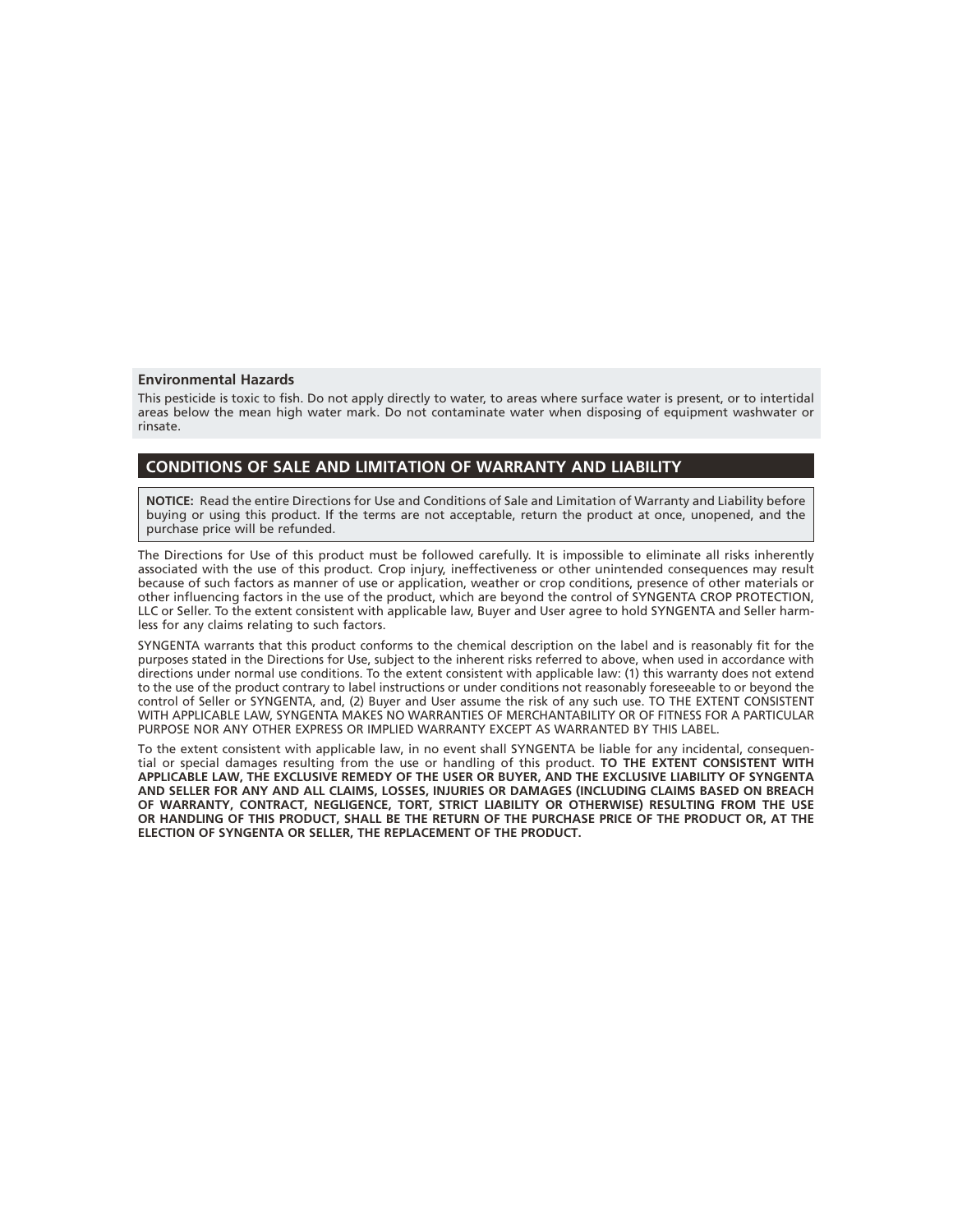SYNGENTA and Seller offer this product, and Buyer and User accept it, subject to the foregoing Conditions of Sale and Limitation of Warranty and Liability, which may not be modified except by written agreement signed by a duly authorized representative of SYNGENTA.

## **DIRECTIONS FOR USE**

It is a violation of Federal law to use this product in a manner inconsistent with its labeling.

Do not apply this product in a way that will contact workers or other persons, either directly or through drift. Only protected handlers may be in the area during application. For any requirements specific to your State or Tribe, consult the agency responsible for pesticide regulation.

#### **AGRICULTURAL USE REQUIREMENTS**

Use this product only in accordance with its labeling and with the Worker Protection Standard, 40 CFR part 170. This Standard contains requirements for the protection of agricultural workers on farms, forests, nurseries, and greenhouses, and handlers of agricultural pesticides. It contains requirements for training, decontamination, notification, and emergency assistance. It also contains specific instructions and exceptions pertaining to the statements on this label about personal protective equipment (PPE) and restricted-entry interval. The requirements in this box only apply to uses of this product that are covered by the Worker Protection Standard.

#### **Do not enter or allow worker entry into treated areas during the restricted-entry interval (REI) of 12 hours.**

PPE required for early entry to treated areas that is permitted under the Worker Protection Standard and that involves contact with anything that has been treated, including plants, soil, or water is:

- Coveralls
- Chemical-resistant gloves, including: barrier laminate, butyl rubber, nitrile rubber, neoprene rubber, polyvinyl chloride (PVC), or Viton®
- Shoes plus socks
- Protective eyewear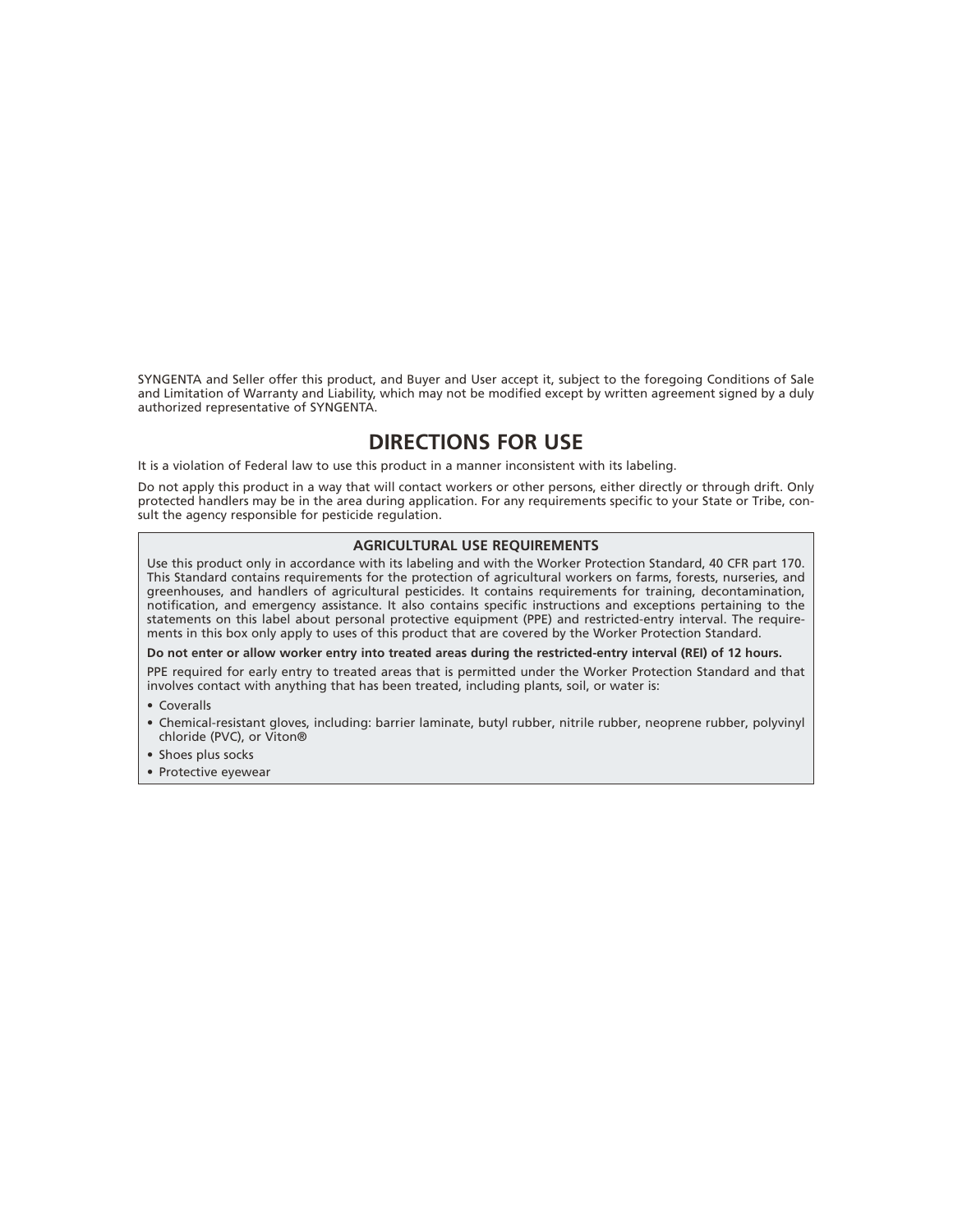#### **NON-AGRICULTURAL USE REQUIREMENTS**

The requirements in this box apply to uses of this product that are NOT within the scope of the Worker Protection Standard for agricultural pesticides (40 CFR Part 170). The WPS applies when this product is used to produce agricultural plants on farms, forests, nurseries, or greenhouses.

**Do not enter treated areas without protective clothing until sprays have dried.**

**FAILURE TO FOLLOW THE DIRECTIONS FOR USE AND PRECAUTIONS ON THIS LABEL MAY RESULT IN PLANT INJURY OR POOR DISEASE CONTROL.**

#### **PRODUCT INFORMATION**

Dorado is a systemic fungicide for use on turfgrasses for the control of dollar spot (*Sclerotinia homoeocarpa*), brown patch (*Rhizoctonia solani*), anthracnose (*Colletotrichum graminicola*), red thread (*Laetisaria fuciformis*), pink patch (*Limonomyces roseipellis*), rust (*Puccinia graminis*), powdery mildew (*Erysiphe graminis*), stripe smut (*Ustilago striiformis* and *Urocystis agropyri*), summer patch (*Magnaporthe poae*), necrotic ring spot (*Leptosphaeria korrae*), spring dead spot (*Leptosphaeria korrae, Leptosphaeria narmari, Ophiosphaerella herpotricha, Gaeumannomyces graminis*), takeall patch (*Gaeumannomyces graminis*), leafspot (*Bipolaris* spp., *Drechslera* spp.), gray leafspot (*Pyricularia grisea*), pink snowmold (*Microdochium nivale*), fusarium patch (*Fusarium nivale*), gray snowmold (*Typhula* spp.), yellow patch (*Rhizoctonia cerealis*), and zoysia patch (*Rhizoctonia solani*).

Dorado also controls numerous diseases on ornamentals and other landscape and nursery plantings. It controls powdery mildews, rusts, leafspots, scabs, and blights. Refer to the appropriate section for specified diseases and plants.

#### **Use Restrictions**

- Do not apply more than 5.4 gal of Dorado/acre/calendar year.
- Do not apply more than 16 fl oz/1,000 sq ft/calendar year.
- Bermudagrass can be sensitive to Dorado. Do not exceed 4 fl oz/1,000 sq ft every 30 days on any variety of bermudagrass. In FL, do not apply Dorado to bermudagrass golf course greens when temperatures exceed 90°F.
- Do not apply this product through any type of irrigation system.
- Do not use Dorado as a tree injection.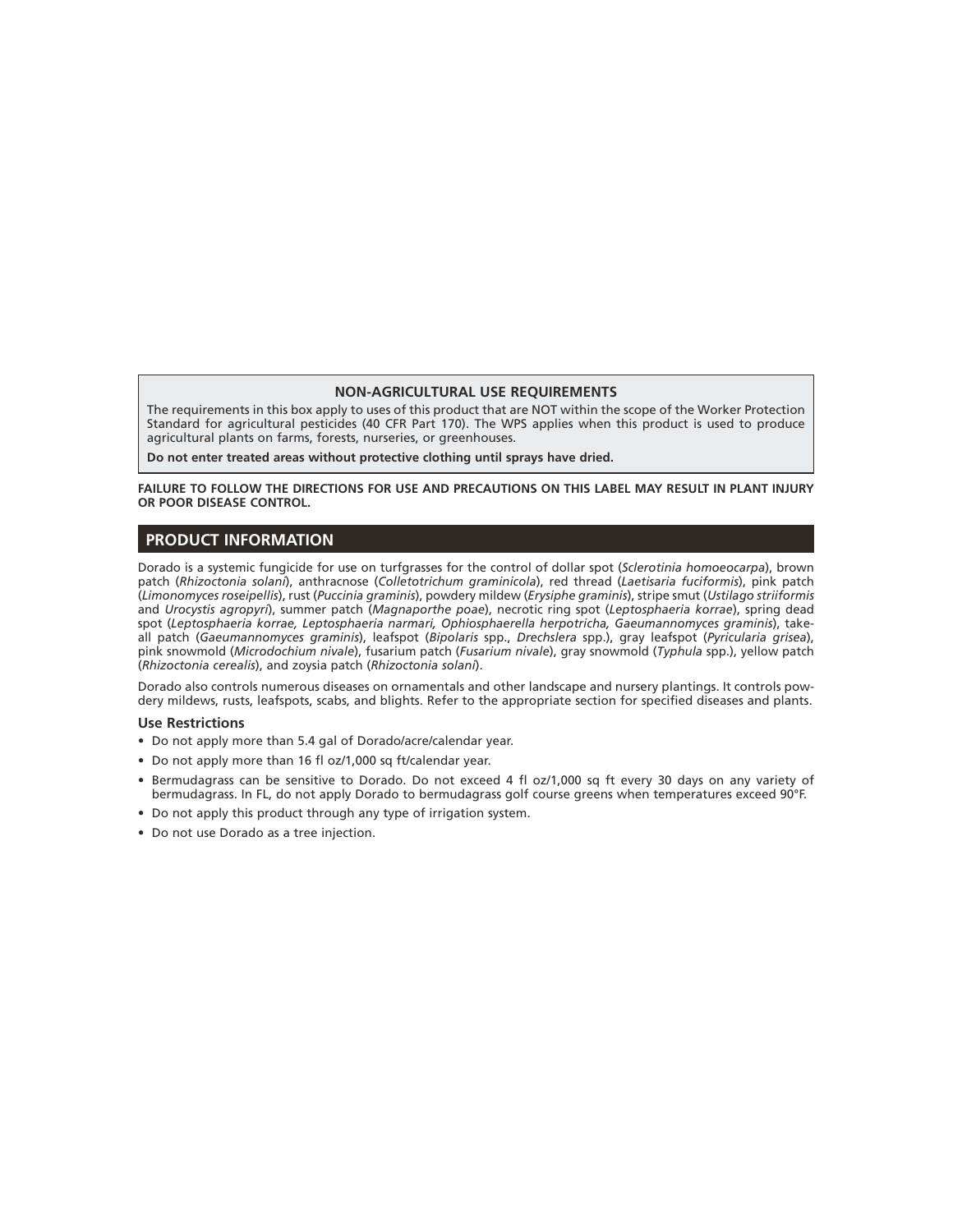- Do not use Dorado in greenhouses.
- Do not graze animals on treated areas. Do not feed clippings from treated areas to livestock or poultry.
- Do not apply on top of snow
- Do not apply Dorado to African violets, begonias, Boston fern, or geraniums.

#### **MIXING INSTRUCTIONS**

Fill the spray tank  $1/2$  -  $3/4$  full with water. Add the proper amount of Dorado and then add the rest of the water. Provide sufficient agitation during mixing and application to maintain a uniform emulsion.

If Dorado is tank mixed with other products, use the following sequence:

- 1. Always check the compatibility of the tank mix using a jar test with proportionate amounts of Dorado, other chemicals to be used, and the water, before mixing in the spray tank.
- 2. Provide sufficient jet or mechanical agitation during filling and application to keep the tank mix uniformly suspended.
- 3. Fill tank at least 1/2 full of clean water.
- 4. Add wettable powders to the tank first, allowing them to completely suspend in the tank before proceeding. This process can be hastened by premixing the product in water before adding to the tank.
- 5. Add flowables or suspensions next.
- 6. Add Dorado next.
- 7. Add emulsifiable concentrates last.
- 8. Do not leave tank mix combinations in the spray tank for prolonged periods without agitation. Mix and apply them the same day.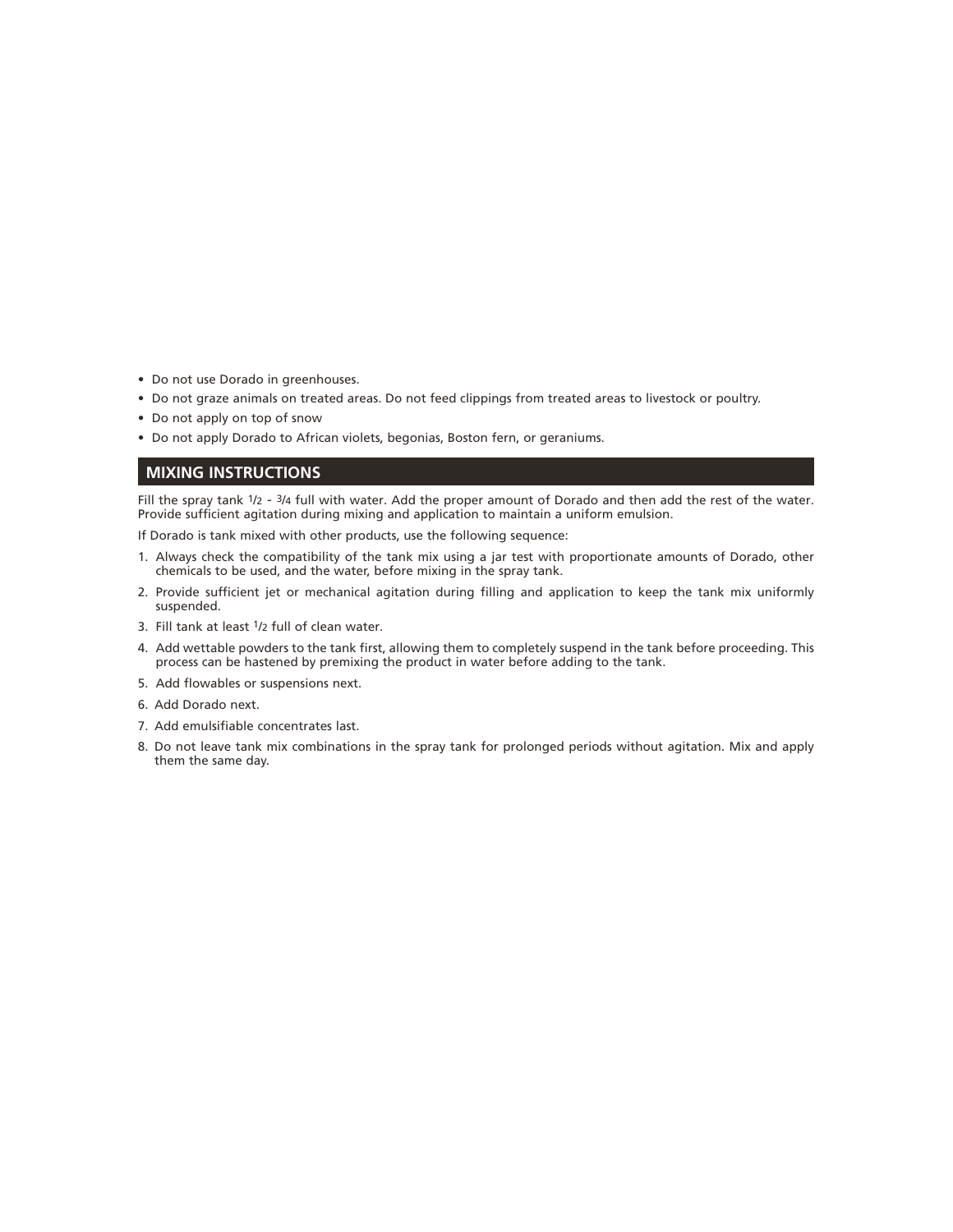#### **Tank Mixes**

For broader spectrum control, Dorado can be tank mixed with other fungicides. For example, Subdue MAXX® may be tank mixed with Dorado or used alone when conditions are favorable for Pythium blight. Dorado is also compatible with numerous herbicides and insecticides. Check compatibility before tank mixing. Add Unite® (3 pt/100 gal) to tank mixes which are incompatible. Follow the directions under **Mixing Instructions** for tank mixes. Observe all directions, precautions, and limitations on labeling of all products used in tank mixes. Tank mixtures or other applications of products referenced on this label are permitted only in those states in which the referenced products are registered.

It is the pesticide user's responsibility to ensure that all products are registered for the intended use. Read and follow the applicable restrictions and limitations and directions for use on all product labels involved in tank mixing. Users must follow the most restrictive directions for use and precautionary statements of each product in the tank mixture.

#### **TURFGRASS AND DICHONDRA DISEASE CONTROL**

- 1. USE DORADO IN A PREVENTATIVE DISEASE CONTROL PROGRAM.
- 2. Apply in sufficient water to ensure thorough coverage.
- 3. Apply after mowing **OR** allow sprayed area to completely dry before mowing.
- 4. For control of foliar diseases, allow sprayed area to completely dry before irrigation.
- 5. For control of soil-borne diseases, Dorado can be watered in after application.
- 6. Under conditions optimum for high disease pressure, use the higher rate and the shorter interval.
- 7. For optimum turf quality and disease control, use Dorado in conjunction with turf management practices that promote good plant health and optimum disease control.
- 8. Evaluate spray additives prior to use. Label directions are based on data obtained with no additives.
- 9. Before use of any fungicide, proper diagnosis of the organism causing the disease is important. Use of diagnostic kits or other means of identification of the disease organism is essential to determine the best control measures.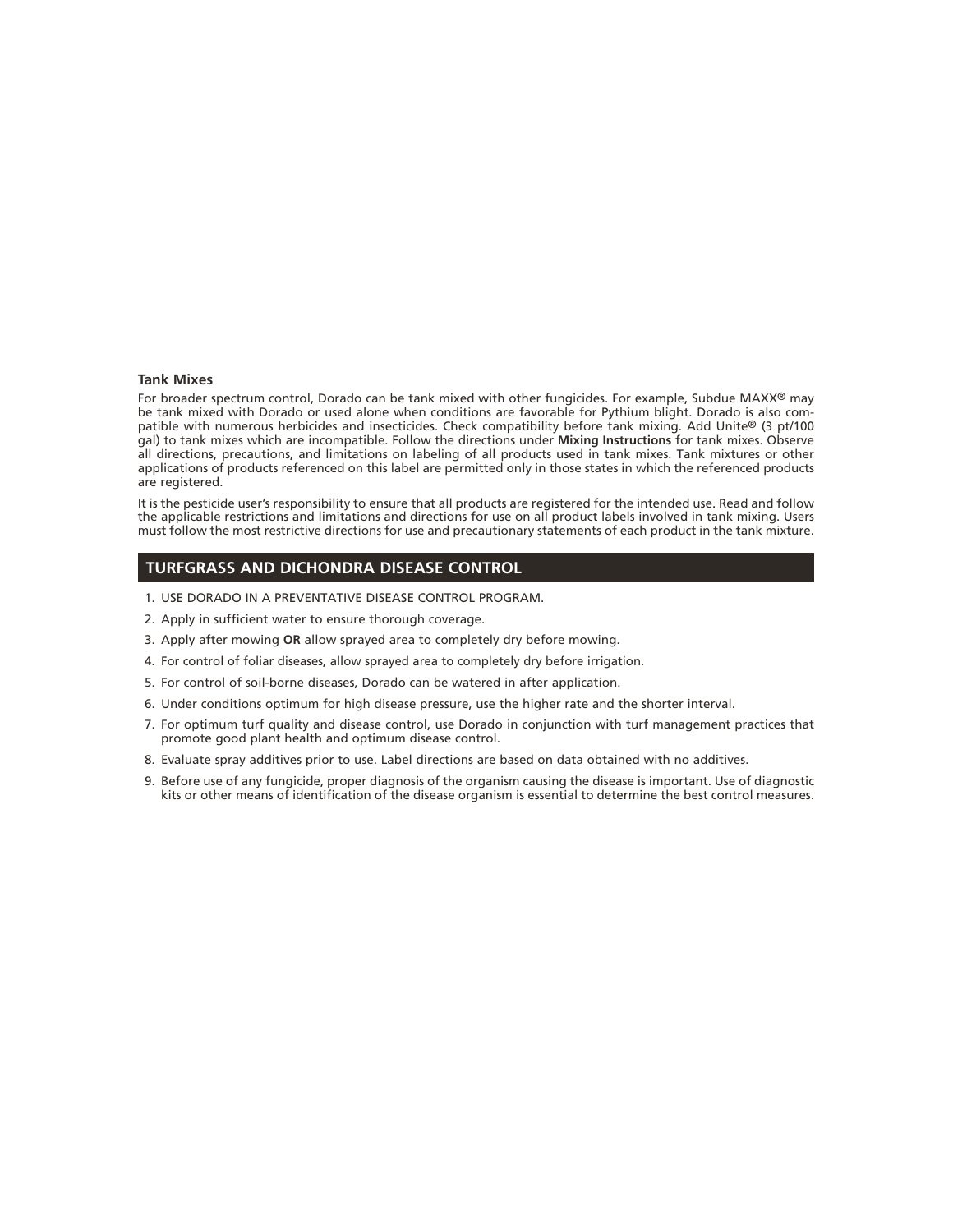| <b>Disease</b>                                     | Fl Oz per<br>$1,000$ sq ft | FI Oz<br>per Acre | <b>Application</b><br>Interval/<br>Timing | <b>Application Instructions</b>                                                                                                                                                                                                                    |
|----------------------------------------------------|----------------------------|-------------------|-------------------------------------------|----------------------------------------------------------------------------------------------------------------------------------------------------------------------------------------------------------------------------------------------------|
| <b>Dollar Spot</b><br>(Sclerotinia<br>homoeocarpa) | 0.5                        | 22                | 14 days                                   | Tank mix with low label rate of one of the following fungicides:<br>Daconil Weather Stik® (chlorothalonil),<br>Daconil Ultrex® (chlorothalonil).                                                                                                   |
|                                                    | $\mathbf{1}$               | 44                | $21-28$ days                              | Tank mix with low label rate of one of the following fungicides:<br>Daconil Weather Stik® (chlorothalonil)<br>Daconil Ultrex (chlorothalonil)<br>Chipco <sup>®</sup> 26019 (iprodione)                                                             |
|                                                    | $1-2$                      | 44-88             | $14-28$ days                              | If using the 1-2 fl oz/1,000 sq ft rate without tank mixing, make<br>no more than 3 consecutive applications for dollar spot control<br>before rotating to an alternate EPA-registered fungicide having a<br>different mode of action.             |
| Anthracnose<br>(Colletotrichum<br>graminicola)     | $1-2$                      | 44-88             | 14-28 days                                | Apply when conditions are favorable for disease development.<br>When disease pressure is high, use higher rates of Dorado and<br>shorter intervals. For broad spectrum control, tank mix with a<br>registered contact fungicide at the label rate. |
|                                                    |                            |                   |                                           | If disease is present, mix 2 fl oz of Dorado per 1,000 sq ft with the<br>label rate of the above mentioned contact fungicides.                                                                                                                     |
| <b>Brown Patch</b><br>(Rhizoctonia<br>solani)      | $1-2$                      | 44-88             | 14-21 days                                | Begin applications in May or June before disease is present. Tank<br>mix with a registered contact fungicide labeled for brown patch<br>control at the label rate.                                                                                 |
|                                                    |                            |                   |                                           | Under conditions of high temperatures and high humidity, use<br>the higher rates of Dorado and shorter intervals.                                                                                                                                  |

**Turfgrass - Specific Diseases, Rates, and Application Timing**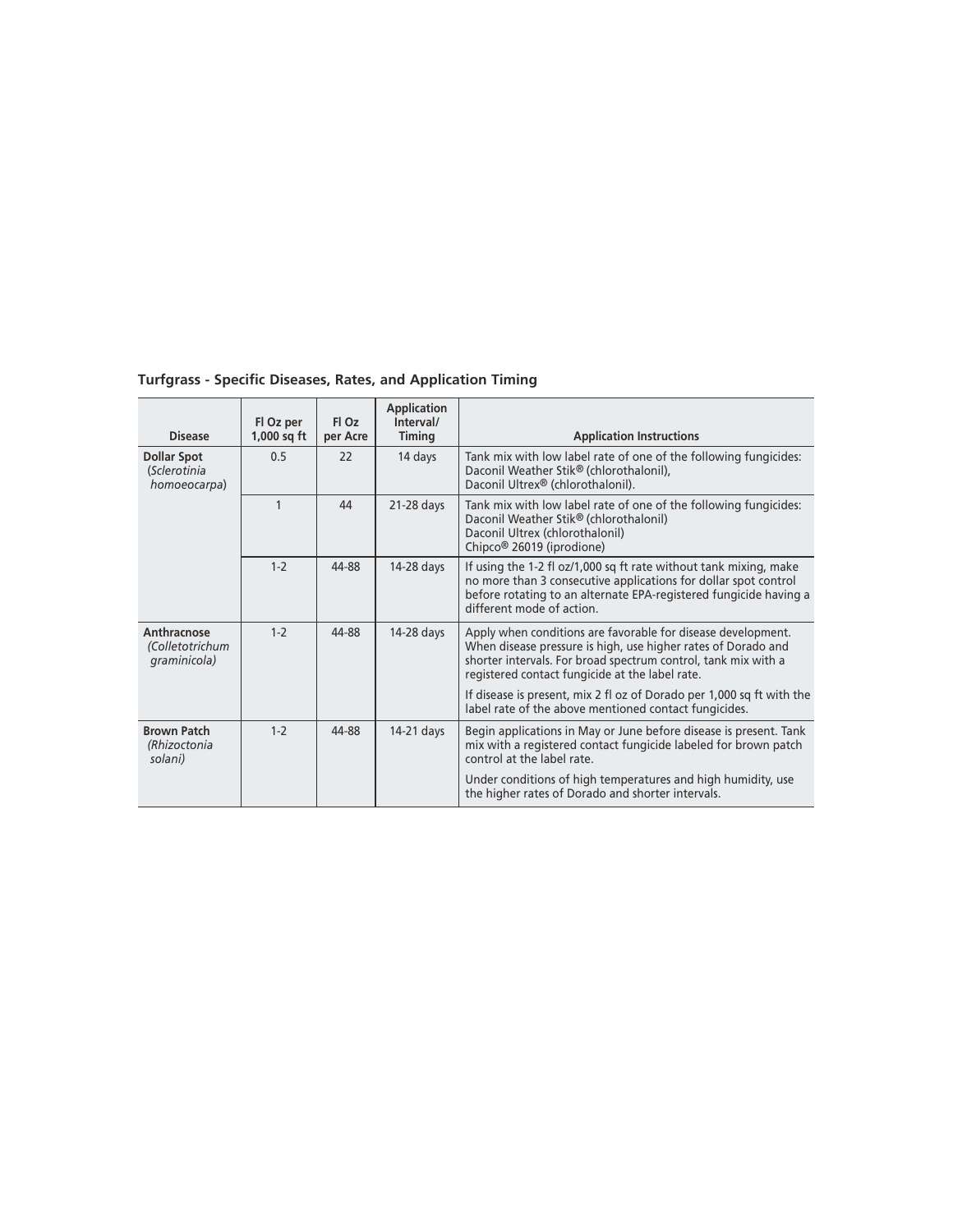| <b>Disease</b>                                                                                       | Fl Oz per<br>$1,000$ sq ft | Fl Oz<br>per Acre | Application<br>Interval/<br>Timing | <b>Application Instructions</b>                                                                                                                                                                                                     |
|------------------------------------------------------------------------------------------------------|----------------------------|-------------------|------------------------------------|-------------------------------------------------------------------------------------------------------------------------------------------------------------------------------------------------------------------------------------|
| <b>Powdery Mildew</b><br>(Erysiphe<br>graminis)<br><b>Rust</b><br>(Puccinia<br>graminis)             | $1 - 2$                    | 44-88             | 14-28 days                         | Apply when conditions are favorable for disease development. If<br>disease is present, use 2 fl oz of Dorado per 1,000 sq ft.                                                                                                       |
| <b>Red Thread</b><br>(Laetisaria<br>fuciformis)<br><b>Pink Patch</b><br>(Limonomyces<br>roseipellis) | $\mathcal{P}$              | 88                | 14-21 days                         | Apply when conditions are favorable for disease development.                                                                                                                                                                        |
| <b>Stripe Smut</b><br>(Ustilago<br>striiformis)<br>(Urocystis<br>agropyri)                           | $1-2$                      | 44-88             | Fall or Spring                     | Apply once in the fall after grass becomes dormant or in the<br>early spring before grass starts to grow.                                                                                                                           |
| <b>Gray Leaf Spot</b><br>(Pyricularia<br>grisea)                                                     | $1-2$                      | 44-88             | 14 days                            | Apply when conditions are favorable for disease development.<br>If using the 1 fl oz/1,000 sq ft rate, tank mix with a registered<br>contact fungicide at the label rate.                                                           |
| <b>Melting Out</b><br><b>Leaf Spot</b><br>(Bipolaris spp.)<br>(Drechslera spp.)                      | $1-2$                      | 44-176            | 14 days                            | Under light to moderate pressure, apply Dorado to reduce the<br>severity of leaf spot and melting out. For broad spectrum disease<br>control, tank mix the 1 fl oz Dorado with a registered contact<br>fungicide at the label rate. |
|                                                                                                      |                            |                   |                                    | Tank mix the 1-2 fl oz/1,000 sq ft Dorado rate with a registered<br>contact fungicide at the label rates.                                                                                                                           |

*continued…*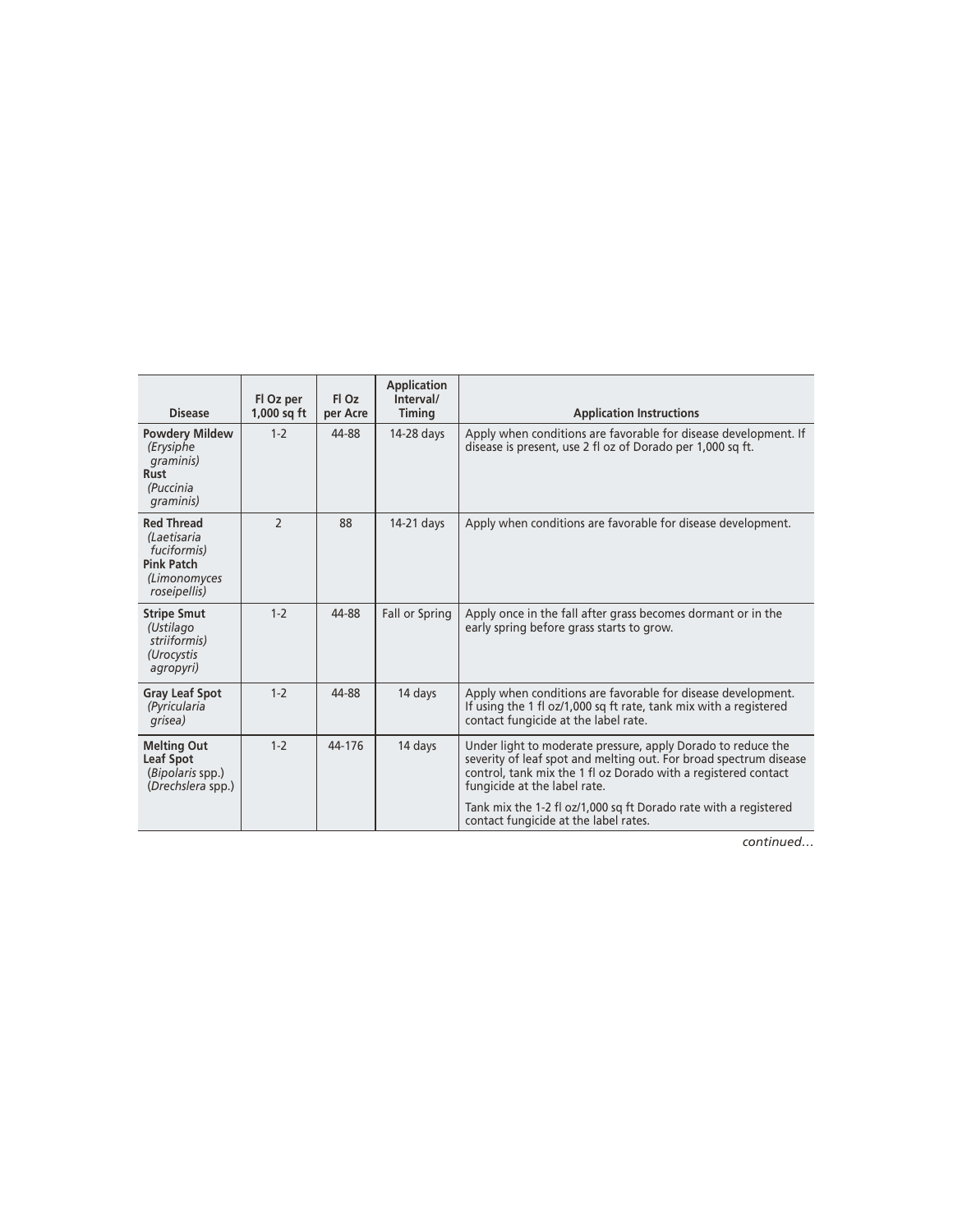| <b>Disease</b>                                                                                                                                        | Fl Oz per<br>$1,000$ sq ft | FI Oz<br>per Acre | <b>Application</b><br>Interval/<br><b>Timing</b> | <b>Application Instructions</b>                                                                                                                                                                             |
|-------------------------------------------------------------------------------------------------------------------------------------------------------|----------------------------|-------------------|--------------------------------------------------|-------------------------------------------------------------------------------------------------------------------------------------------------------------------------------------------------------------|
| <b>Summer Patch</b><br>Poa Patch<br>(Magnaporthe<br>poae)                                                                                             | $\mathcal{P}$<br>4         | 88<br>176         | 14 days<br>28 days                               | Apply Dorado beginning in April. Use the 4 fl oz/1,000 sq ft<br>rate on a 28-day schedule and the 2 fl oz/1,000 sq ft rate on a<br>14-day schedule.                                                         |
| <b>Take-All Patch</b><br>(Gaeumanno-<br>myces graminis)                                                                                               | $2 - 4$                    | 88-176            | Spring and<br>Fall                               | Apply Dorado to reduce the severity of take-all patch. Make<br>1-2 fall applications in September and October or when night<br>temperatures drop to 55° F, and 1-2 spring applications in April<br>and May. |
| <b>Spring Dead Spot</b><br>(Leptosphaeria<br>korrae,<br>Leptosphaeria<br>narmari,<br>Ophiosphaerella<br>herpotricha,<br>Gaeumanno-<br>myces graminis) | 4                          | 176               | 30 days                                          | Make 1-3 applications. For one application, apply in September<br>or October. For multiple applications, begin sprays in August.                                                                            |
| <b>Necrotic Ring</b><br>Spot<br>(Leptosphaeria<br>korrae)                                                                                             | 4                          | 176               | Fall or Spring                                   | Apply in the fall and/or the early spring.                                                                                                                                                                  |

**Turfgrass - Specific Diseases, Rates, and Application Timing** *(continued)*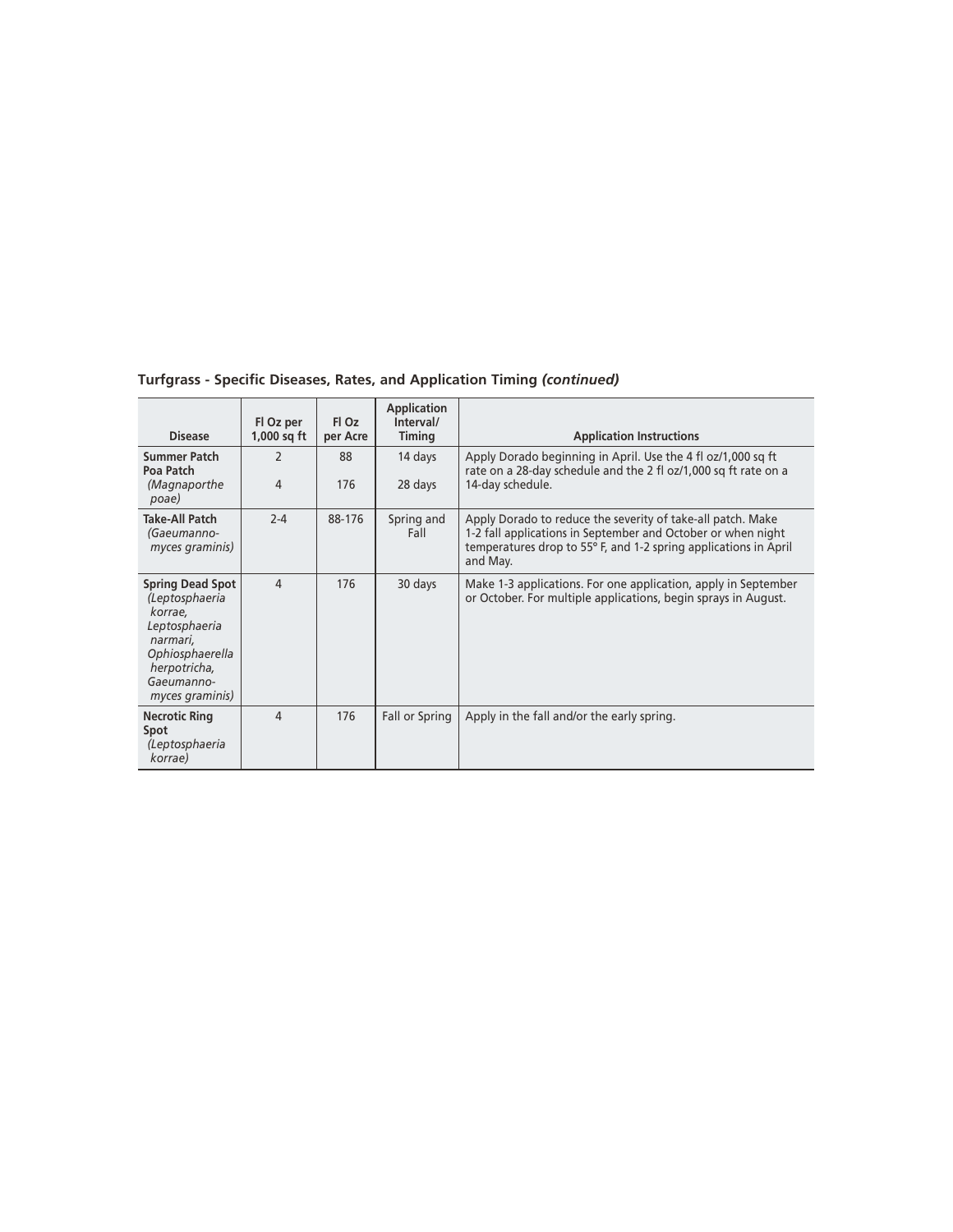| <b>Disease</b>                                                         | Fl Oz per<br>$1,000$ sq ft | FI Oz<br>per Acre | <b>Application</b><br>Interval/<br>Timing | <b>Application Instructions</b>                                                                                                                                                                                                                                                                                                                                                                                                                 |
|------------------------------------------------------------------------|----------------------------|-------------------|-------------------------------------------|-------------------------------------------------------------------------------------------------------------------------------------------------------------------------------------------------------------------------------------------------------------------------------------------------------------------------------------------------------------------------------------------------------------------------------------------------|
| Snowmold<br>Gray<br>(Typhula spp.)<br>Pink<br>(Microdochium<br>nivale) | $2 - 4$                    | 88-176            | Late Fall                                 | Apply one application in the late fall before snow cover. Do not<br>apply on top of snow. For optimum disease control, tank-mix 2-3<br>fl oz/1,000 sq ft Dorado with Daconil Weather Stik (chlorothalonil)<br>or apply 2-3 fl oz/1,000 sq ft Dorado followed by an application<br>of Contend A+B (azoxystrobin, benzovindiflupyr, difenoconazole,<br>propiconazole) or Instrata (chlorothalonil, fludioxonil,<br>propiconazole) at label rates. |
| <b>Fusarium Patch</b><br>(Fusarium nivale)                             | $2 - 4$                    | 88-176            | Fall-Early<br>Spring                      | Apply when conditions are favorable for disease development.                                                                                                                                                                                                                                                                                                                                                                                    |
| <b>Yellow Patch</b><br>(Rhizoctonia<br>cerealis)                       | $3-4$                      | 130-176           | Late Fall                                 | Apply one application in the late fall before snow cover. Do not<br>apply on top of snow. If using a 3 fl oz/1,000 sq ft rate, tank mix<br>with a registered contact fungicide at the label rate.                                                                                                                                                                                                                                               |
| Zoysia Patch,<br>large patch of<br>zoysia<br>(Rhizoctonia<br>solani)   | $3-4$                      | 130-176           | Early Fall                                | Make one application in the early fall (mid-September to mid-<br>October) prior to development of disease symptoms. Consult<br>local turfgrass extension experts to determine the optimum<br>application timing for your area.                                                                                                                                                                                                                  |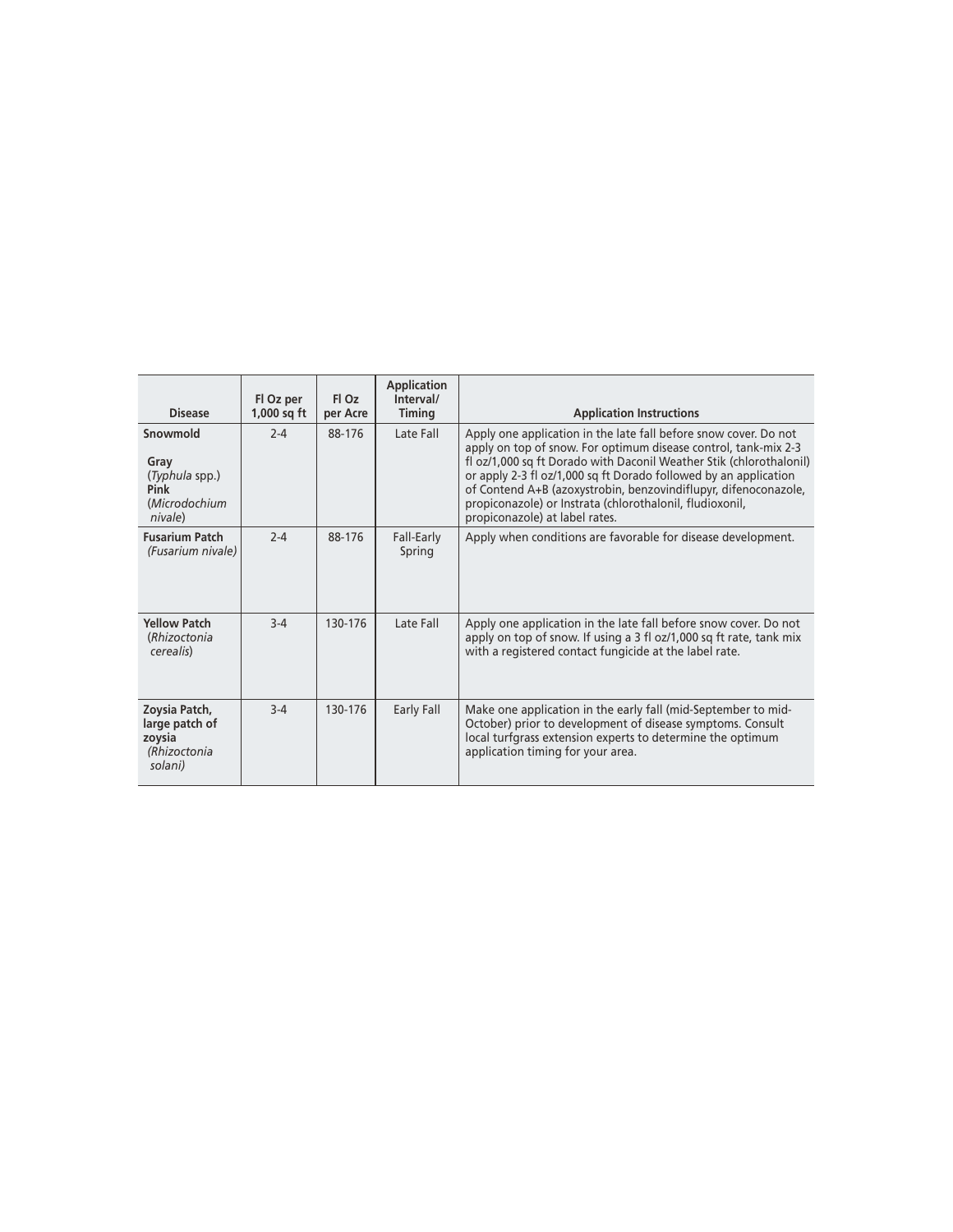#### **Dichondra - Specific Disease, Rate, and Application Timing**

| <b>Disease</b>                                    | Fl Oz per<br>$1.000$ sa ft | Fl Oz<br>per Acre | Application<br>Interval/<br>Timina | <b>Application Instructions</b>                              |
|---------------------------------------------------|----------------------------|-------------------|------------------------------------|--------------------------------------------------------------|
| <b>Dichondra Rust</b><br>(Puccinia<br>dichondrae) |                            | 88                | 14-21 days                         | Apply when conditions are favorable for disease development. |

#### **Establishment of Cool Season Turfgrass**

Dorado provides control of many diseases of turf, and its primary use is as a fungicide for use against the diseases listed on this label. As an additional benefit, Dorado will improve the rate of establishment when it is applied to cool season grass seedlings or sod.

**New Seedlings:** Apply 1 fl oz/1,000 sq ft at the 2- to 3-leaf stage of growth for faster root development and top growth.

**Sod:** Apply 1 fl oz/1,000 sq ft 2-6 weeks before cutting for increased sod knitting and faster establishment after laying.

#### **Disease Control in Nurseries (Field) and Landscape Plantings**

- 1. USE DORADO IN A PREVENTATIVE DISEASE CONTROL PROGRAM. To determine the use directions for controlling a disease on an ornamental plant species, select the plant species in Table 1. The number in parentheses following the plant species refers you to the disease(s) controlled in Table 2. Find the disease in Table 2. The letter in brackets following the disease refers you to the application regime in Table 3.
- 2. Allow spray to dry before overhead irrigation is applied.
- 3. Optimum benefit of Dorado is obtained when used in conjunction with sound disease management practices.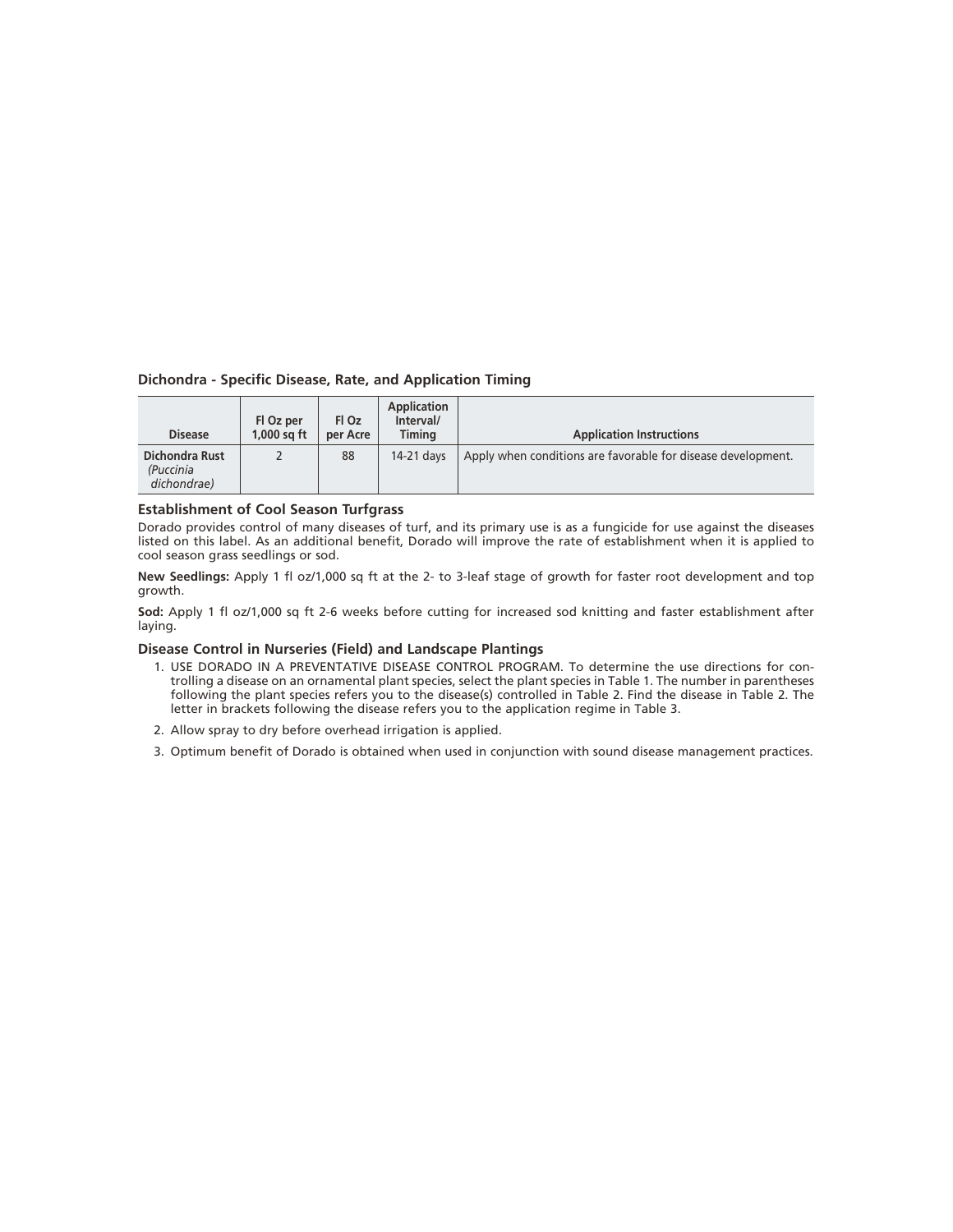#### **Directions**

Dorado may be used at rates of 2-24 fl oz/100 gal water for control of diseases of ornamental plant species (see Tables 1, 2, and 3).

#### **Restrictions:**

- For outdoor uses, you can apply up to 5.4 gallons of Dorado/acre/crop/calendar year.
- Do not apply more than 16 fl oz/1,000 sq ft/calendar year.
- Bermudagrass can be sensitive to Dorado. Do not exceed 4 fl oz/1,000 sq ft every 30 days on any variety of bermudagrass. In FL, do not apply Dorado to bermudagrass golf course greens when temperatures exceed 90°F.

For disease control in landscapes, apply 6-8 fl oz/100 gal water every 21 days. For best control, begin Dorado applications before disease development.

**Note:** Plant tolerances to Dorado have been found acceptable for the specific genera and species of plants listed under the **Directions for Use**. Other plant species may be sensitive to Dorado. Before using Dorado on plants or for diseases, test Dorado on a small scale basis first. Apply the directed rates for a particular type of disease, i.e., rust, powdery mildew, etc., and evaluate for phytotoxicity and disease control prior to widespread use.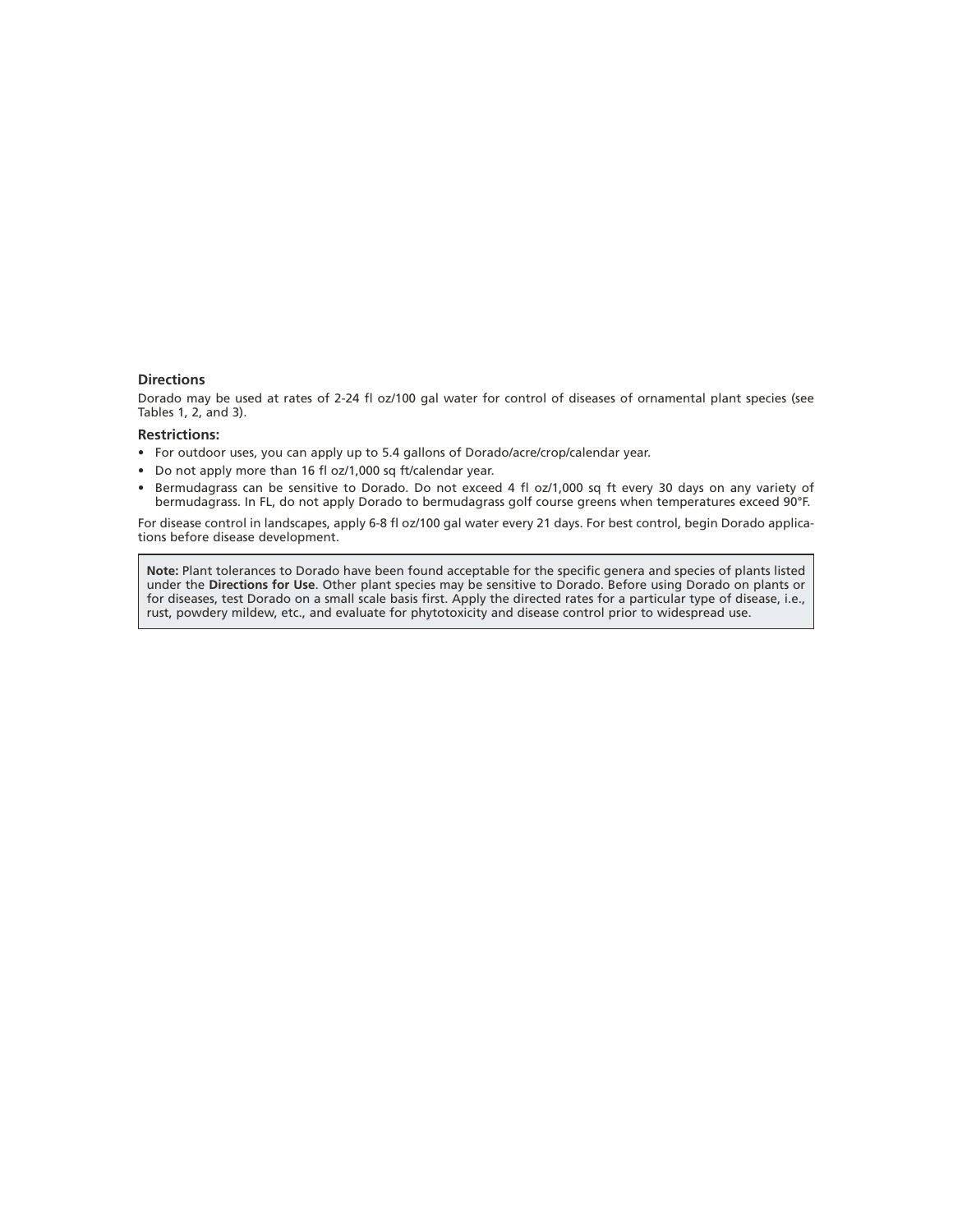#### **Table 1. Ornamentals - Plant Species**

Numbers in parentheses refer to diseases controlled. See Table 2.

| <b>Herbaceous Ornamental</b>                                                                                                                                                                                                                                                           | <b>Woody Ornamental</b>                                                                                                                                                                                                                                                                                                                                                                                                                                                                                                                                                                                                                                            | Non-Bearing Fruits and Nuts (Nurseries and<br><b>Landscape Plantings)</b>                                                                                                        |
|----------------------------------------------------------------------------------------------------------------------------------------------------------------------------------------------------------------------------------------------------------------------------------------|--------------------------------------------------------------------------------------------------------------------------------------------------------------------------------------------------------------------------------------------------------------------------------------------------------------------------------------------------------------------------------------------------------------------------------------------------------------------------------------------------------------------------------------------------------------------------------------------------------------------------------------------------------------------|----------------------------------------------------------------------------------------------------------------------------------------------------------------------------------|
| Calendula (4a)<br>Carnation (5f)<br>Chrysanthemum (2a)<br>Delphinium (4a)<br>English Ivy (3e)<br>Gomphrena (3a)<br>Impatiens (3a, 3b, 4a)<br>Iris $(5d)$<br>Marigold (3a)<br>Monarda (4c)<br>Phlox (4c)<br>Snapdragon (5d)<br>Sweet William (3k)<br>(Dianthus barbatus)<br>Zinnia (4c) | Amelanchier (4d)<br>Ash(4c)<br>Azalea (2c, 4b)<br>Bayberry (3n)<br>Camellia (3e)<br>Cotoneaster (3i)<br>Crabapple (3c, 3g, 4c, 5a)<br>Crape Myrtle (4a)<br>Dogwood (3h,4c)<br>Douglas Fir (5b)<br>$E$ lm $(4c)$<br>Euonymus (3e, 4c)<br>Hawthorn (5a)<br>Holly (3r)<br>Juniper (1a)<br>Lilac $(4c)$<br>Linden (3e, 3b, 4b)<br>Magnolia (3e, 4b)<br>Maple (3e, 4f)<br>Oaks (3p)<br>Pines (1b, 1c)<br>Poplars (5b)<br>Pyracantha (3o)<br>Red Tip Photinia (3i)<br>Rhaphiolepsis (3e, 3i)<br>Rhododendron (2c, 3n)<br>Roses (3q, 4e, 5c)<br>(Outdoor Use Only)<br>Shasta Fir (5e)<br>Sweetgum (3b, 3c, 3n)<br>Sycamore (3e)<br>Tulip Tree (3e, 4a)<br>Wax Myrtle (3n) | Apple (3q, 4d, 5a)<br>Bartlett Pear (3q, 4c, 5a)<br>Cherry (2b, 3d)<br>Citrus (3m)<br>Nectarine (2b)<br>Peach (2b)<br>Pecan (3b, 3c, 3f, 3l, 3n, 4e)<br>Plum (2b)<br>Walnut (3j) |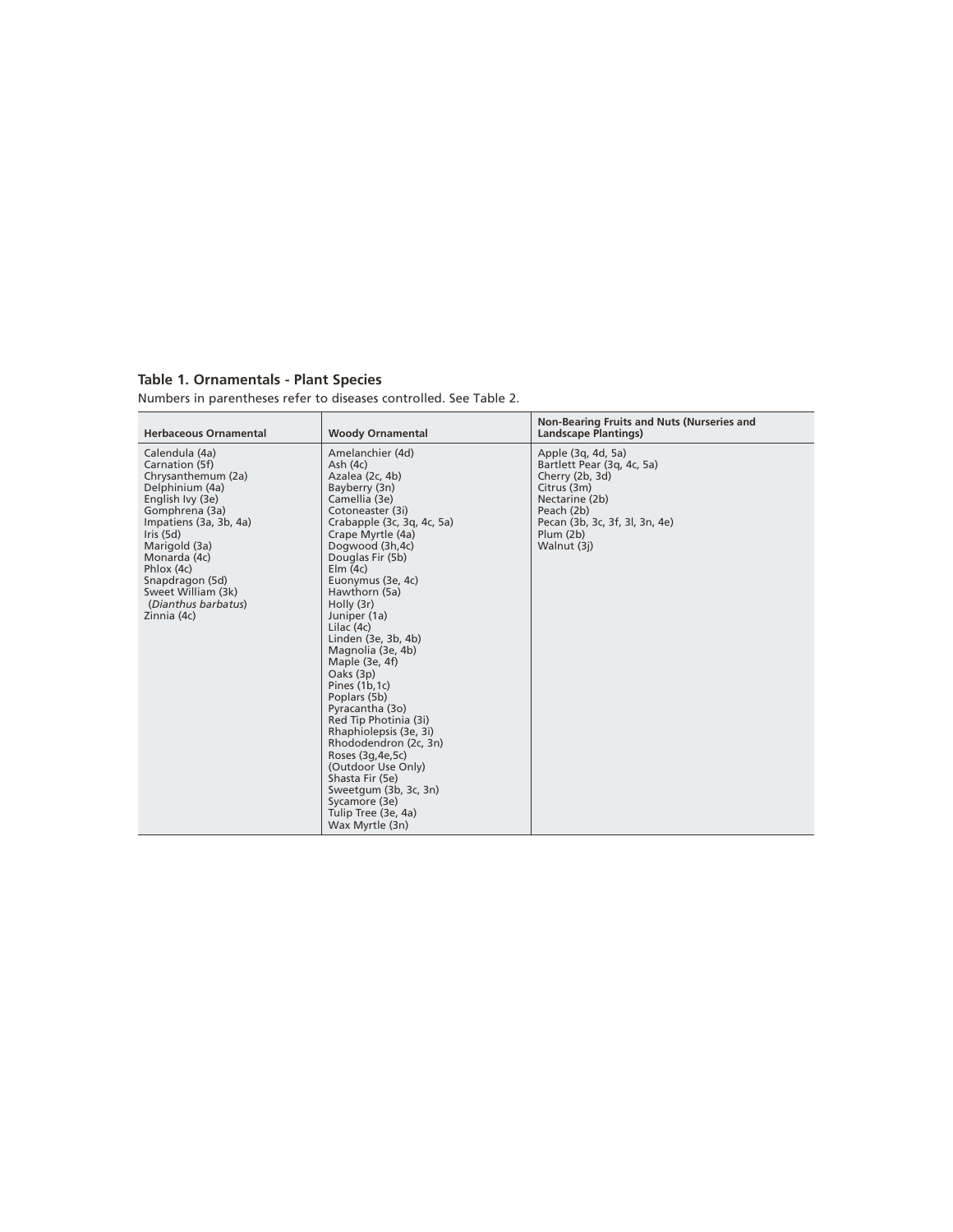#### **Table 2. Diseases**

Letters in brackets refer to application regimes. See Table 3.

- 1. Conifer Blights
	- a. *Phomopsis juniperovora* (Phomopsis Blight) [B]
	- b. *Sirrococcus strobolinus* (Tip Blight) [D]
	- c. *Sphaeropsis sapinea* (Diplodia Tip Blight) [B]
- 2. Flower Blight
	- a. *Ascochyta chrysanthemi* (Ray Blight) [C]
- b. *Monilinia* spp. [A]
- c. *Ovulinia* spp. [B]
- 3. Leaf Blights/Spots
	- a. *Alternaria* spp. [B]
- b. *Cercospora* spp. (Brown Leaf Spot) [C]
- c. *Cladosporium* spp. (Scab) [C]
- d. *Coccomyces hiemalis* [A]
	- e. *Collectrichum* spp. [B]
	- f. *Cristulariella* spp. (Zonate Leaf Spot) [C]
- g. *Diplocarpon rosae* (Blackspot) [B]
- h. *Discula* spp. (Anthracnose) [A]
- i. *Fabraea maculata* (syn. *Entomosporium maculata*) [B]
- j. *Gnomonia leptostyla* (Anthracnose) [C]
- k. *Heterosporium echinulatum* [B]
	- l. *Mycosphaerella caryigena* (Downy Spot) [C]
- m. *Mycosphaerella fructicola* (Greasy Spot) [E]
- n. *Septoria* spp. (Leaf Scorch) [C]
	- o. *Spilocaea pyracanthae* [B]
- p. *Tubakia dryina* [D]
- q. *Venturia inaequalis* (Scab) [A]
	- r. Rhizoctonia Web Blight [B]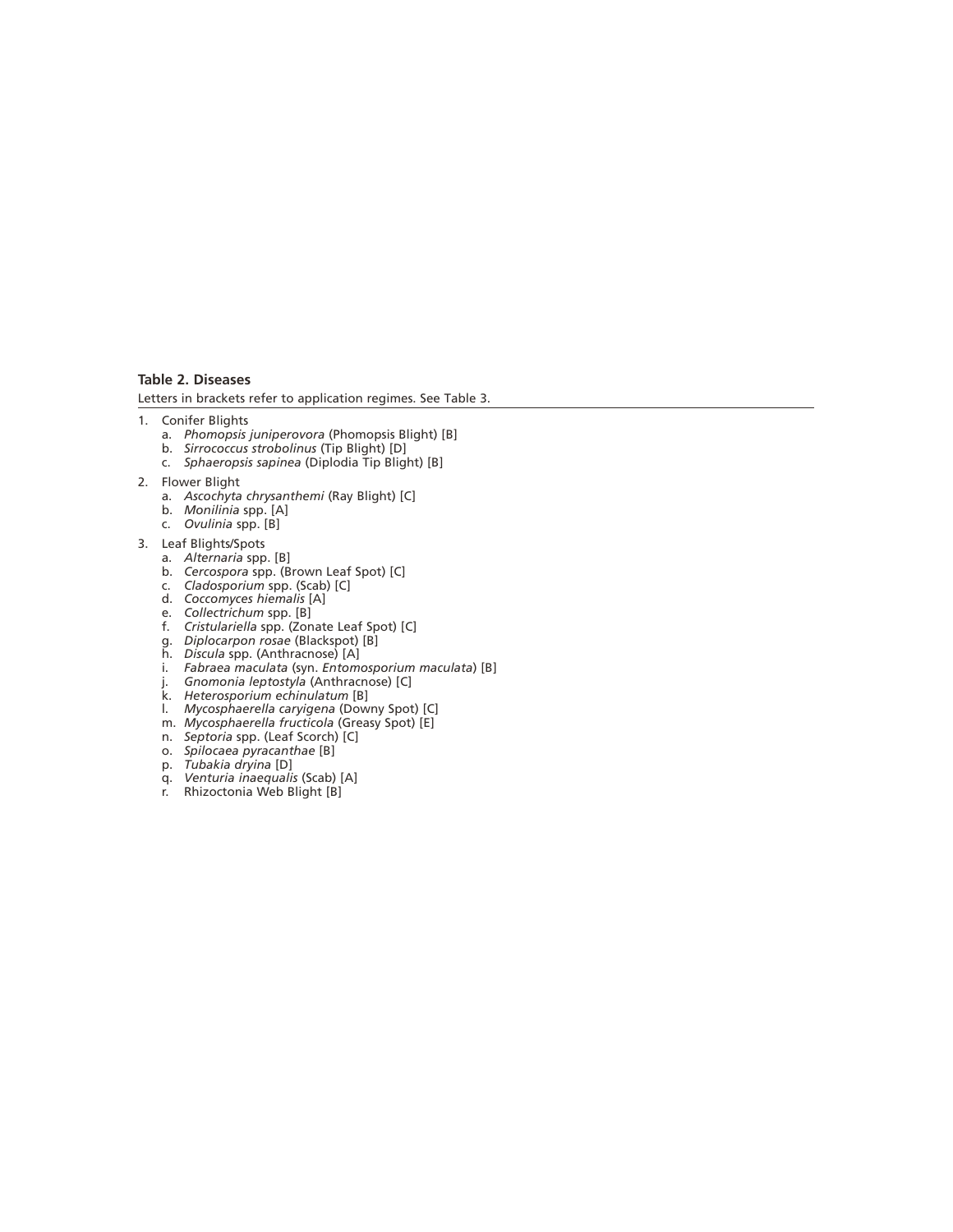#### **Table 2. Diseases** *(continued)*

Letters in brackets refer to application regimes. See Table 3.

- 4. Powdery Mildew
	- a. *Erysiphe* spp. [B]
	- b. *Microsphaera* spp. [C]
	- c. *Oidium* spp. [B]
	- d. *Podosphaera* spp. [B]
	- e. *Sphaerotheca pannosa* [B] f. *Phyllactinia* spp. [B]
- 5. Rust
	- a. *Gymnosporangium juniperi-virginianae* [A]
	- b. *Melampsora occidentalis* [D]
	- c. *Phragmidium* spp. [B]
	- d. *Puccinia* spp. [B]
	- e. *Pucciniastrum goeppertianum* [D]
	- f. *Uromyces dianthi* [B]

#### **Table 3. Application Regimes**

- [A] Mix 2-4 fl oz of Dorado in 100 gal of water and apply as a full coverage spray to the point of drip. Apply every 14-21 days during the period of primary infection. If disease is present, tank mix with an EPA-registered contact fungicide. For flower blight, apply Dorado when there is 5-10% bloom and again at 70-100% bloom. For dogwoods, apply the 2-4 fl oz rate every 14 days, or apply 8 fl oz of Dorado every 28 days.
- [B] Mix 5-8 fl oz of Dorado in 100 gal of water and apply as a full coverage spray to the point of drip. Apply as needed, beginning when conditions are favorable for disease development. For blackspot, apply with a registered contact fungicide labeled for blackspot. For Calendula, apply every 30 days. For diplodia tip blight, make 3 applications every 14 days prior to major period of infection. For juniper phomopsis blight, make first application as soon as junipers start to grow, and repeat the applications every 14-21 days during periods of active growth.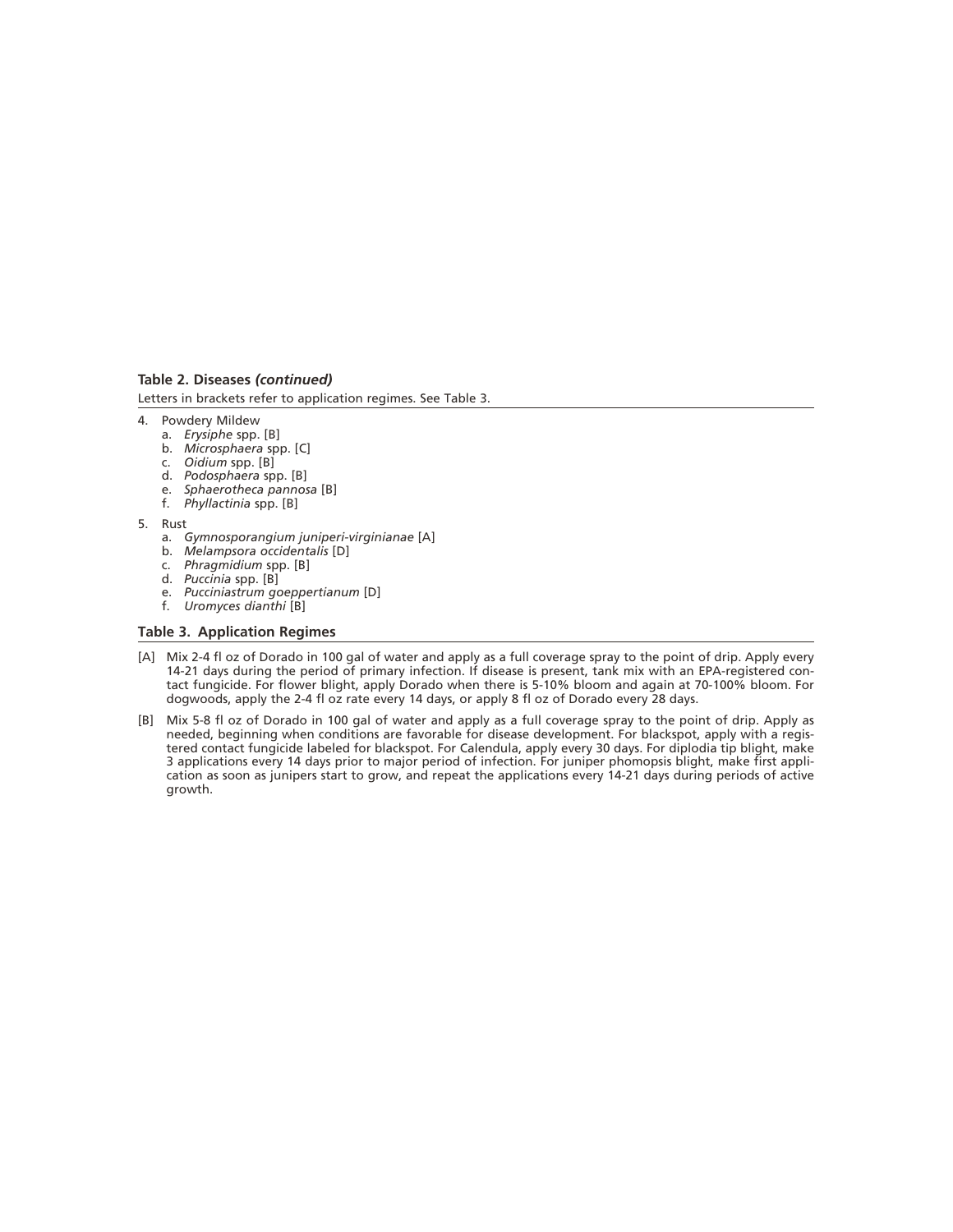- [C] Mix 8-12 fl oz of Dorado in 100 gal of water and apply as a full coverage spray to the point of drip. Apply every 30 days, beginning when conditions are favorable for disease development. For pecans, apply the 12 fl oz rate beginning at bud break. Apply 3 times on 14-day intervals. For walnuts, apply 8.5 fl oz at 14-21 day intervals. For ray blight, apply 12 fl oz at 7-day intervals or 20 fl oz at 14-day intervals. For impatiens, bayberry, linden, magnolia, sweetgum and wax myrtle, the maximum use rate is 8 fl oz.
- [D] Mix 16 fl oz of Dorado in 100 gal of water and apply as a full coverage spray to the point of drip. Apply every 14-28 days, beginning when conditions are favorable for disease development. For Douglas fir needle rust, apply once in May. For tip blight, initial application is in mid-late winter; apply 3 times at 2-month intervals.
- [E] Mix 20-24 fl oz of Dorado in 100 gal of water and apply as a full coverage spray to the point of drip. Apply during June to August time period.

**Use Restriction:** To avoid possible illegal residues, do not apply to apple, Bartlett pear, cherry, citrus, nectarine, peach, pecan, plum, or walnut trees that will bear harvestable fruit within 12 months.

## **STORAGE AND DISPOSAL**

Do not contaminate water, food, or feed by storage or disposal.

#### **Pesticide Storage**

Store in a cool, dry place. Store in the original container.

#### **Pesticide Disposal**

Pesticide wastes are toxic. Improper disposal of unused pesticide, spray mixture, or rinse water is a violation of Federal law. If these wastes cannot be used according to label instructions, contact your State Pesticide or Environmental Control Agency, or the Hazardous Waste representative at the nearest EPA Regional Office for guidance in proper disposal methods.

*continued…*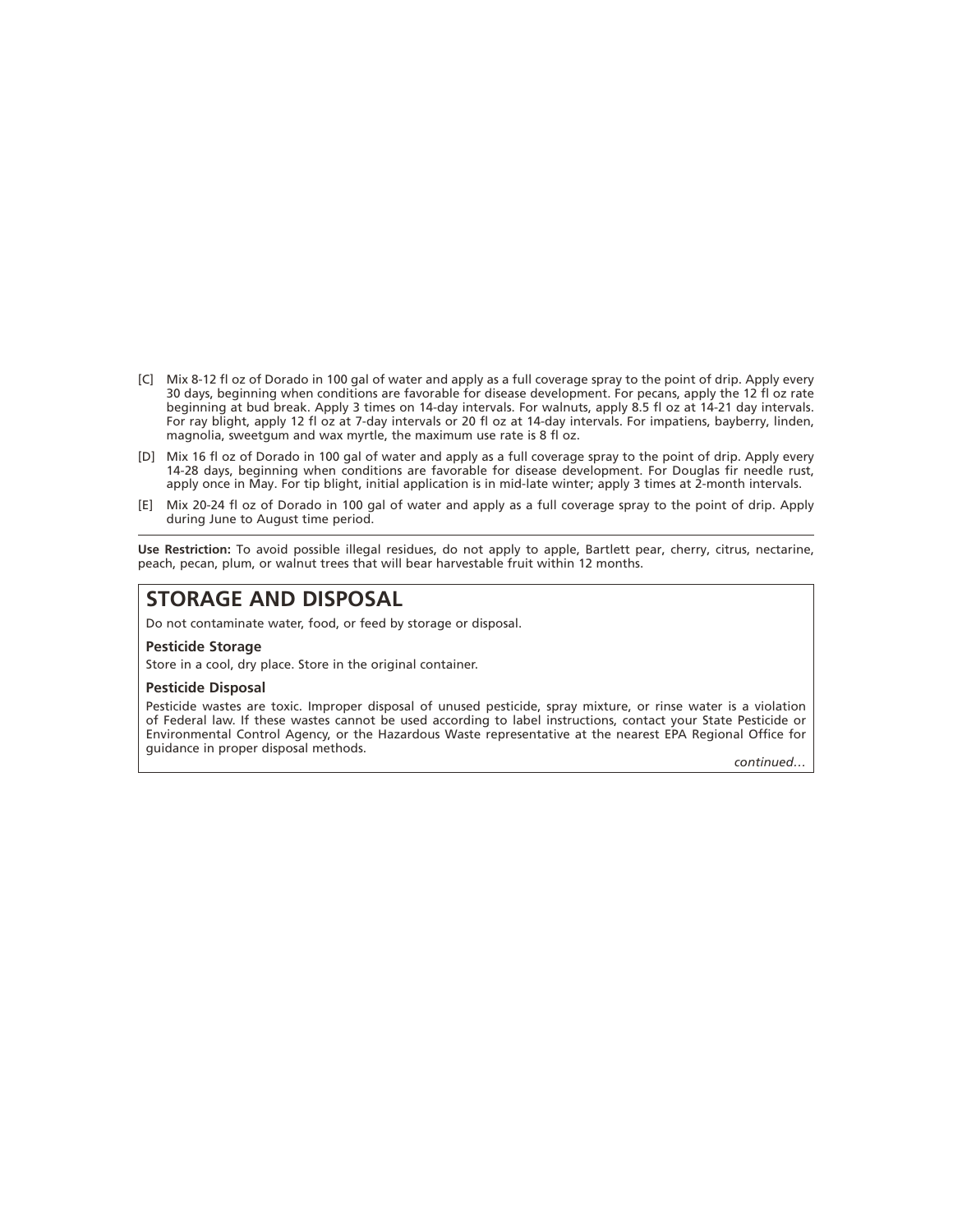## **STORAGE AND DISPOSAL** *(continued)*

#### **Container Handling (less than 5 gallons)**

Non-refillable container. Do not reuse or refill this container. Offer for recycling if available. Triple rinse container (or equivalent) promptly after emptying. Triple rinse as follows: Empty the remaining contents into application equipment or a mix tank and drain for 10 seconds after the flow begins to drip. Fill the container 1/4 full with water and recap. Shake for 10 seconds. Pour rinsate into application equipment or a mix tank or store rinsate for later use and disposal. Drain for 10 seconds after the flow begins to drip. Repeat this procedure two more times. Then offer for recycling if available or puncture and dispose of in a sanitary landfill, or by incineration, or if allowed by state and local authorities by burning. If burned, stay out of smoke.

For minor spills, leaks, etc., follow all precautions indicated on this label and clean up immediately. Take special care to avoid contamination of equipment and facilities during cleanup procedures and disposal of wastes.

#### **CONTAINER IS NOT SAFE FOR FOOD, FEED OR DRINKING WATER.**

Dorado®, Daconil Weather Stik®, Daconil Ultrex® and Subdue MAXX® are trademarks of a Syngenta Group Company Chipco® trademark of Bayer CropScience Unite® trademark of HACO, Inc. Viton® trademark of E.I. DuPont de Nemours and Company ©2020 Syngenta

> For non-emergency (e.g., current product information) call Syngenta Crop Protection at 1-800-334-9481.

Manufactured for: Syngenta Crop Protection, LLC P.O. Box 18300 Greensboro, North Carolina 27419-8300 **SCP 741D-L1D 0819 4124108**